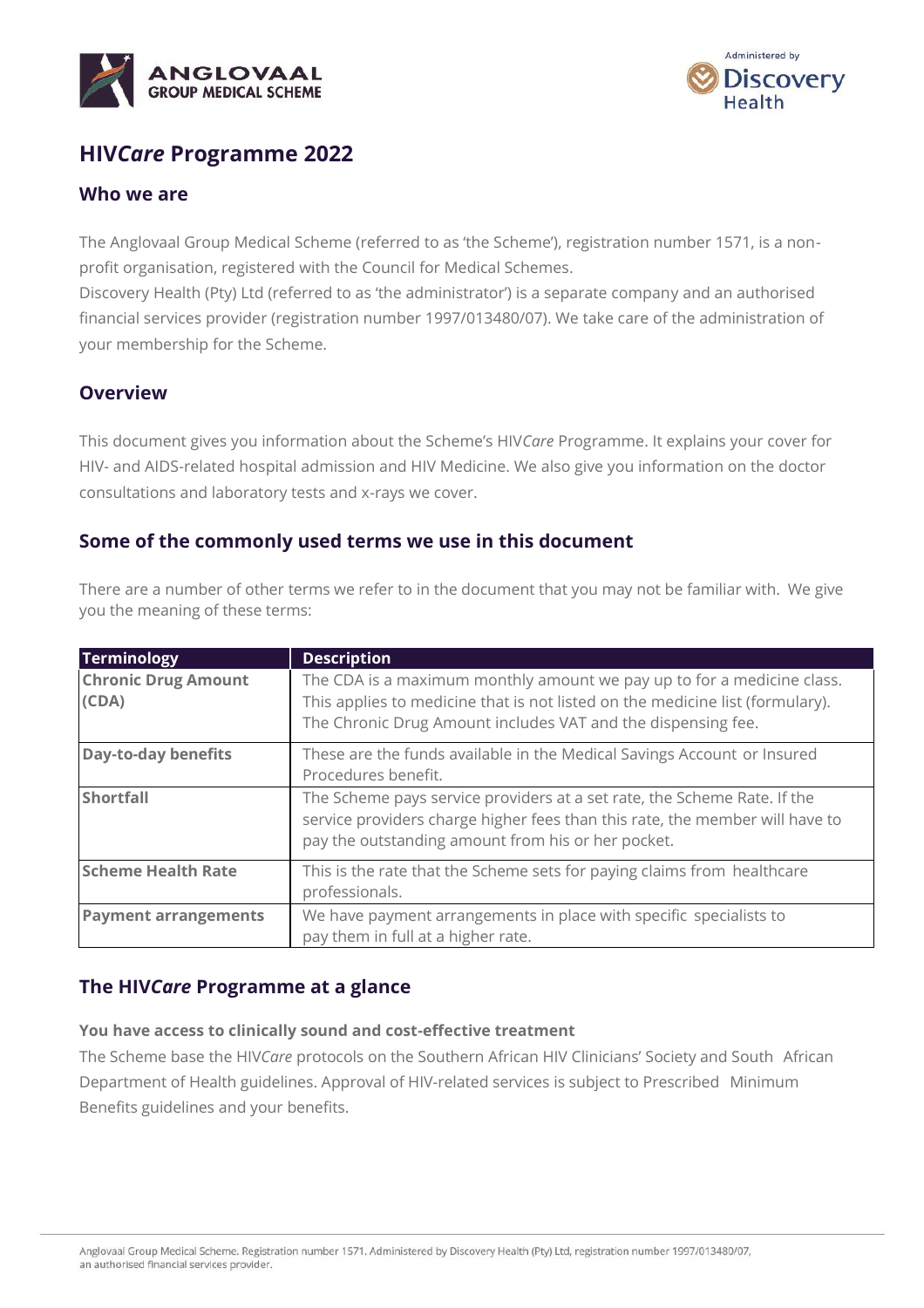



### **We deal with each case with complete confidentiality**

Our HIV healthcare team respects your right to privacy and will always deal with any HIV- and AIDS-related query or case with complete confidentiality.

### **No overall limit for hospitalisation for members who register on the HIV***Care* **Programme**

For members who register on the HIV*Care* Programme, there is no limit to the hospital cover. Subject to preauthorisation and Anglovaal Group Medical Scheme rules.

## **Anglovaal covers a specified number of consultations and HIV-specific blood tests for your condition**

For members who are registered on the HIV*Care* Programme, we pay for four GP consultations and one specialist consultation for the management of HIV.

The Scheme also pays HIV-specific blood tests for members who are registered on the HIV*Care* Programme. These tests are a measure of the extent of the HI virus and are instrumental in managing the patient's response to treatment. The specific tests are listed in the *Benefits* as shown below*.*

### *HIV drug resistance test*

You do not automatically qualify to have this test covered from the Scheme's risk benefits, authorisation for the test is required. Authorisation is needed for requests for tests done in-hospital and out-of-hospital.

The authorisation process is used to manage risk to ensure that you receive best-practice HIV care, based on clinical evidence, to ensure optimal quality of care and health outcomes. It is important that the authorisation process be followed for every request.

If you have not registered on the HIV*Care* Programme, the test costs will be paid from your available day-to-day benefits. If you have run out of funds, you must pay for these costs yourself.

## **Cover for antiretroviral medicine from our HIV medicine list up to Scheme Rate**

Members who test positive for HIV have cover for antiretroviral medicines that are on our HIV medicine list (formulary). This includes treatment for prevention of mother-to-child transmission, treatment of sexually transmitted infections and HIV-related (or AIDS-defining) infections. We will fund for supportive medicine whose conditions meet our requirements for cover (clinical entry criteria). Our case managers will coordinate HIV medicine applications and monitor the member's use of antiretroviral treatment to ensure the treatment is effective.

For preventive treatment in case of sexual assault, mother-to-child transmission, trauma or workman's compensation, any HIV waiting periods do not apply to preventive medicine. Cover is subject to national treatment guidelines and benefit confirmation. Members do not need to register on the HIV*Care* Programme for this preventive treatment.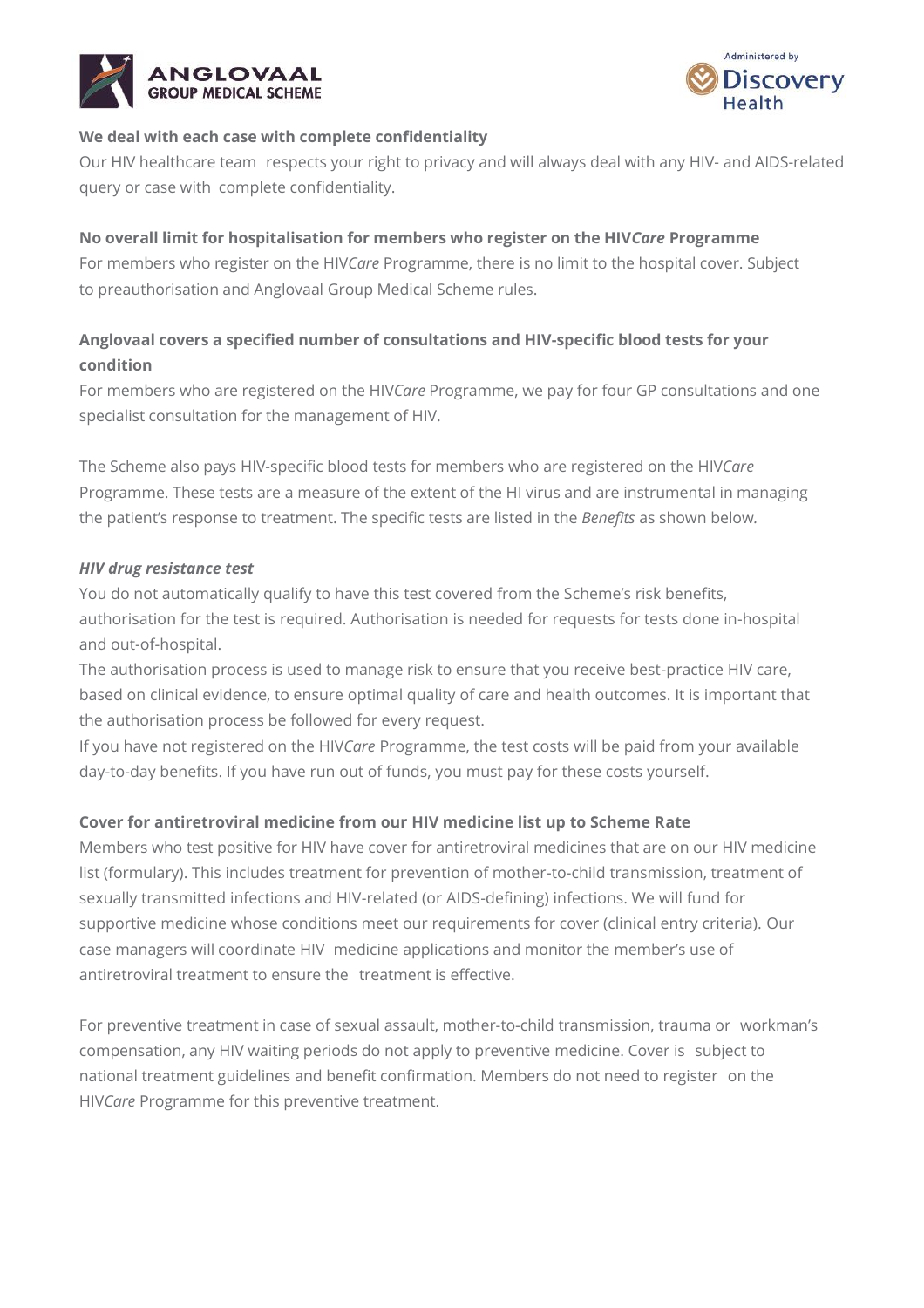



#### **Cover for nutritional feeds to prevent mother-to-child transmission**

Nutritional feeds are covered for babies born to HIV-positive mothers up to six months old from date of birth as per nutritional and mother-to-child prevention milk formula list (formulary).

## **Getting the most out of your benefits**

### **Register on the HIV***Care* **Programme to access comprehensive HIV benefits**

You need to register on the Anglovaal HIV*Care* Programme to access the benefits available on the Anglovaal HIV*Care* Programme. Call us on **0860 100 693**, fax **011 539 3151** or email [HIV\\_Diseasemanagement@discovery.co.za](mailto:HIV_Diseasemanagement@discovery.co.za) to register.

HIV*Care* team will only speak to you as the patient or your treating doctor about any HIVrelated query.

#### **Use approved medicine on our medicine list**

The Scheme does not cover experimental, unproven or unregistered treatments or practices.

You have full cover if your healthcare provider charges the Scheme Medication Rate. For clinically appropriate ARV medicine that is not on the list, we will pay up to a set monthly amount (Chronic Drug Amount). You will be responsible to pay any shortfall from your pocket for medicines not on the list or if the pharmacy charges more than the Scheme Medication Rate.

### **Get your Medicine from a healthcare provider who is part of our network**

Dischem- Direct is the preferred provider for dispensing antiretroviral medicines.

#### **Use a healthcare provider who participates in our payment arrangements**

If the GP, specialist or other healthcare provider participates in our payment arrangements, we will pay the account up to the agreed rate.

If you don't use a healthcare provider who participates in our payment arrangements, you will be responsible for any shortfall between what the provider charges and what the Scheme pays.

Tell us about where you'll be having your treatment and who your treating doctor is and we'll confirm if the healthcare provider participates in one of our payment arrangements. If you choose to have your treatment at a provider who is in one our payment arrangements, there will be no shortfall in payment. Remember that any plan benefits still apply in this case.

Discovery Health MaPS (Medical and Provider Search) on [www.avgms.co.za](http://www.avgms.co.za/) helps you find Medical services and providers where you will be covered without a co-payment.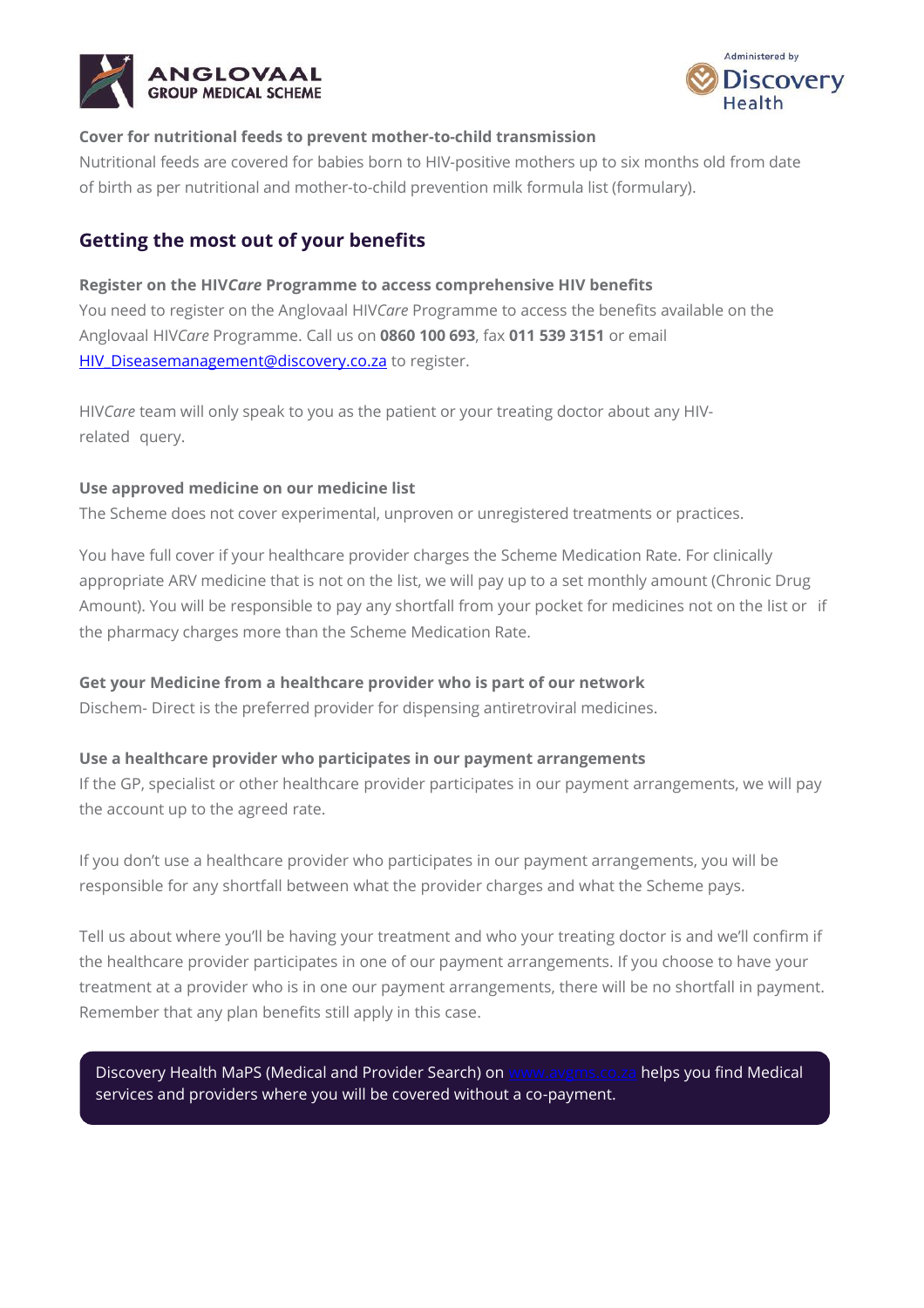



#### **Take your HIV medicine as prescribed and send test results when we ask for them**

We will only fund your HIV treatment if has approved it and you remain compliant with your treatment plan. Once you've registered on the HIV*Care* Programme, you'll need to send us follow-up tests, when we ask for them, for us to assist you in the ongoing management of your condition.

### **Prescribed Minimum Benefits (PMBs) cover**

The Prescribed Minimum Benefits are guided by a set list of medical conditions as defined in the Medical Schemes Act of 1998. These conditions include 270 defined diagnoses and their associated treatments, as well as 27 chronic conditions.

All Medical schemes in South Africa have to include Prescribed Minimum Benefits in the health plans they offer to their members. There are, however, certain requirements that a member must meet before he or she can benefit from Prescribed Minimum Benefits.

#### **These are the requirements that apply to access Prescribed Minimum Benefits**

- Your condition must be part of the list of defined conditions for Prescribed Minimum Benefits. You may need to send us the results of your medical tests and investigations that confirm the diagnosis for your medical condition.
- The treatment you need must match the treatments included as part of the defined benefits for your medical condition.
- You must use a doctor, specialist or other healthcare provider that has negotiated a specific payment arrangement with the Scheme. There are some cases where this is not necessary, for example a life-threatening emergency.

HIV infection is classified as a Prescribed Minimum Benefit condition for members who qualify for cover. However, only certain treatment protocols are available for funding from this benefit.

More information on our approach to Prescribed Minimum Benefits is available at www.agyms.co.za.

#### **Your doctor can appeal for additional cover**

We cover certain basic out-of-hospital treatments related to HIV infection as a Prescribed Minimum Benefit. You can ask for additional cover if your condition requires this through an appeals process. Once we have approved the additional cover, we will pay the claims for these treatments in full, if your doctor participates in one of our payment arrangements. You may be responsible to pay part of the claim if your doctor does not participate in one of our payment arrangements.

We pay all other out-of-hospital treatments from the available funds in your day-to-day benefits.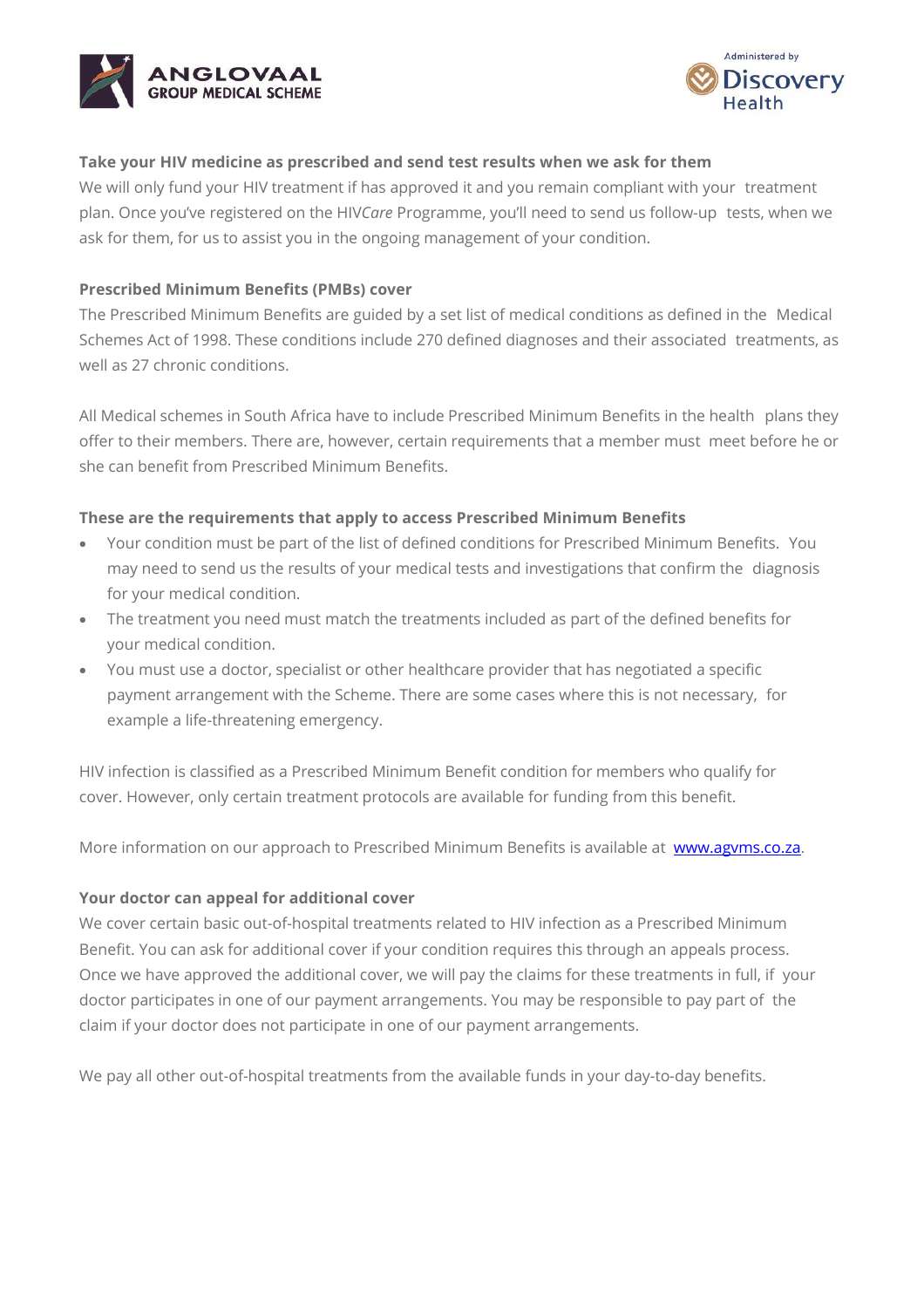



## **Benefits available for your HIV***Care* **management**

#### **Hospital admissions**

Cover for all costs while you are hospitalised is not automatic. When you know you are going to hospital, you need to tell us beforehand. You must preauthorise your admission to hospital at least 48 hours before you go in. Please phone our Hospital Services on **0860 100 693** and follow the prompts to obtain approval.

When you contact us, please have specific information about your procedure and admission available, so that we are able to assist you.

#### **GP and specialist consultations**

For members who have registered on the HIV*Care* Programme, we pay for four GP consultations including one specialist's consultation for HIV for each person for the year. We may pay more consultations including pediatricians, if required.

If you haven't registered, we pay the consultation costs from available funds in the day-to-day benefits. We pay these claims up to the Scheme Rate. You will be responsible to pay any shortfall from your pocket.

#### **HIV antiretroviral and HIV-supportive medicine**

We cover approved Medicine not on our HIV medicine list up to a set Chronic Drug Amount (CDA). You will be responsible to pay any shortfall from your pocket. We cover approved medicine in full up to the Scheme Rate if the medicine is on the supportive formulary. Medicine not listed on the formulary, will be covered up to the Reference Price. The patient may be responsible for a co-payment.

Members have cover of up to R550 per person per year for the multivitamins and vaccination shown below. Flu vaccinations will be paid from the Screening and Prevention Benefit.

| <b>Medicine name</b>             | <b>NAPPI code</b> |
|----------------------------------|-------------------|
| Multivitamin forte               | 715460001         |
| Multivitamin orange              | 838500005         |
| <b>Multivitamin</b>              | 799173002         |
| Heberbio hby sgl dose 1 ml adult | 701659001         |

#### **HIV-monitoring blood tests**

For members registered on the HIV*Care* Programme, we cover the following blood tests, up to the Scheme Health Rate: